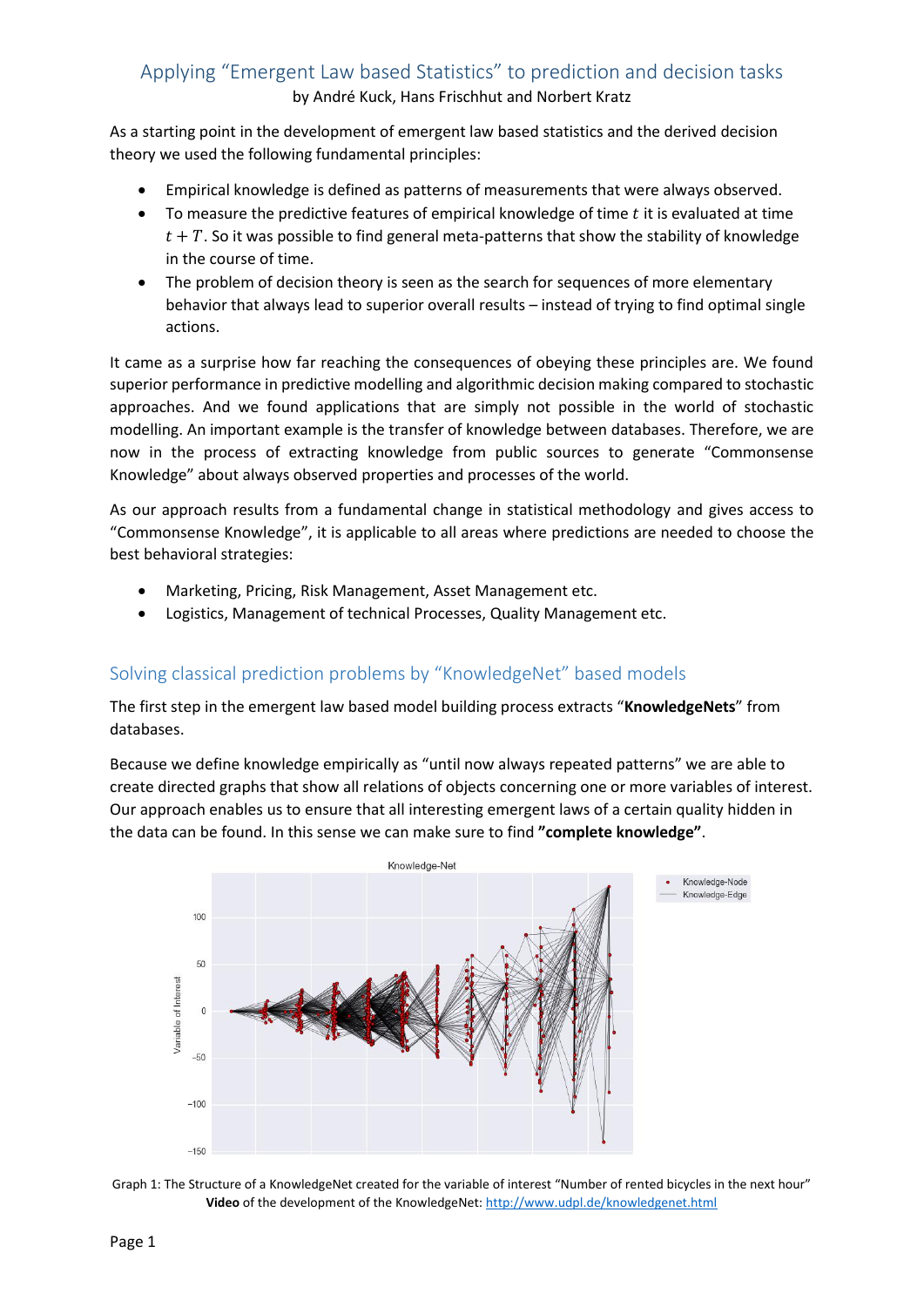# Applying "Emergent Law based Statistics" to prediction and decision tasks

by André Kuck, Hans Frischhut and Norbert Kratz

The nodes in the KnowledgeNet show objects (groups of observations) that always had a certain relation – a greater (or smaller) number of rented bicycles – to all other nodes that are connected by edges. So all the edges in the KnowledgeNet represent emergent laws.

KnowledgeNets are our empirical basis for the construction of predictive models.

- The resulting models reach a prediction accuracy that is at least comparable with up to date machine learning algorithms.
- Feature creation and selection is performed automatically by the learning process.
- On the basis of a single KnowledgeNet models for several variables of interest can be constructed.
- This also works for variables that were not used to create the net.
- The resulting models only consist of emergent laws every relation used to predict the variable of interest was always true. No assumptions are needed.
- The models are no black boxes and the used laws can be perfectly understood by the user.
- The approach can handle the falsification of laws because a KnowledgeNet contains enough objects to replace falsified laws by laws attached to other objects.
- The approach to use only emergent laws is empirically justified by meta-laws. (see [http://udpl.eu/files/HansFrischhut\\_BA\\_Internet.html\)](http://udpl.eu/files/HansFrischhut_BA_Internet.html)

| <b>Prediction task</b>       | <b>Best Mean Absolute Prediction</b><br>Error of some state-of-the-art | <b>Mean Absolute Prediction</b><br>Error of Emergent Law based |  |
|------------------------------|------------------------------------------------------------------------|----------------------------------------------------------------|--|
|                              | Machine-Learning algorithms                                            | Model                                                          |  |
| Number of rented bicycles    | 33.77                                                                  | 27.9                                                           |  |
| Temperature in Washington DC | 0.01343                                                                | 0.01278                                                        |  |
| Humidity in Washington DC    | 0.03643                                                                | 0.0359                                                         |  |

Table 1: prediction performance for several variables of interest created from the above KnowledgeNet.

## Improving decision results by using KnowledgeNets, T-Dominant decision rules and "World-Views"

To make predictions valuable they need to be connected to a decision problem. In our approach the concept of **T-Dominance** lies at the heart of decision making. T-Dominance simply states:

 If you have the choice between two decision rules, select the one that led to better results after each sequence of T decisions.

For example, if we want to invest money in loans arranged by the platform "Lending Club" we could evaluate different loan selection strategies after every sequence of 10,000 loans empirically:

| Strategy            | $r_{t,min}(T=10,000)$ | $r_{t, max}(T=10,000)$ | -SR  |      | RAROC(0.001)   $r_{t+T}$ – Evaluation |
|---------------------|-----------------------|------------------------|------|------|---------------------------------------|
| Only select A-Rated | 6.99%                 | 11.23%                 | 15.8 | 5.43 | 8.22%                                 |
| Only select C-Rated | 12.36%                | 16.86%                 | 13.8 | 2.49 | 14.03%                                |

Table 2: Evaluation of different loan selection strategies.

The common stochastic decision criteria (Sharp Ratio (SR) and Risk adjusted Return on Capital (RAROC)) lead to the choice of only selecting A-rated loans.

But in each sequence of 10,000 loans the return of C-rated loans was superior up to time  $t$  (columns 2 and 3 in the above table) – the strategy "only select C-rated loans" T-dominated the strategy "only select A-rated loans". The last evaluation column shows that in the following 10,000 loans the advice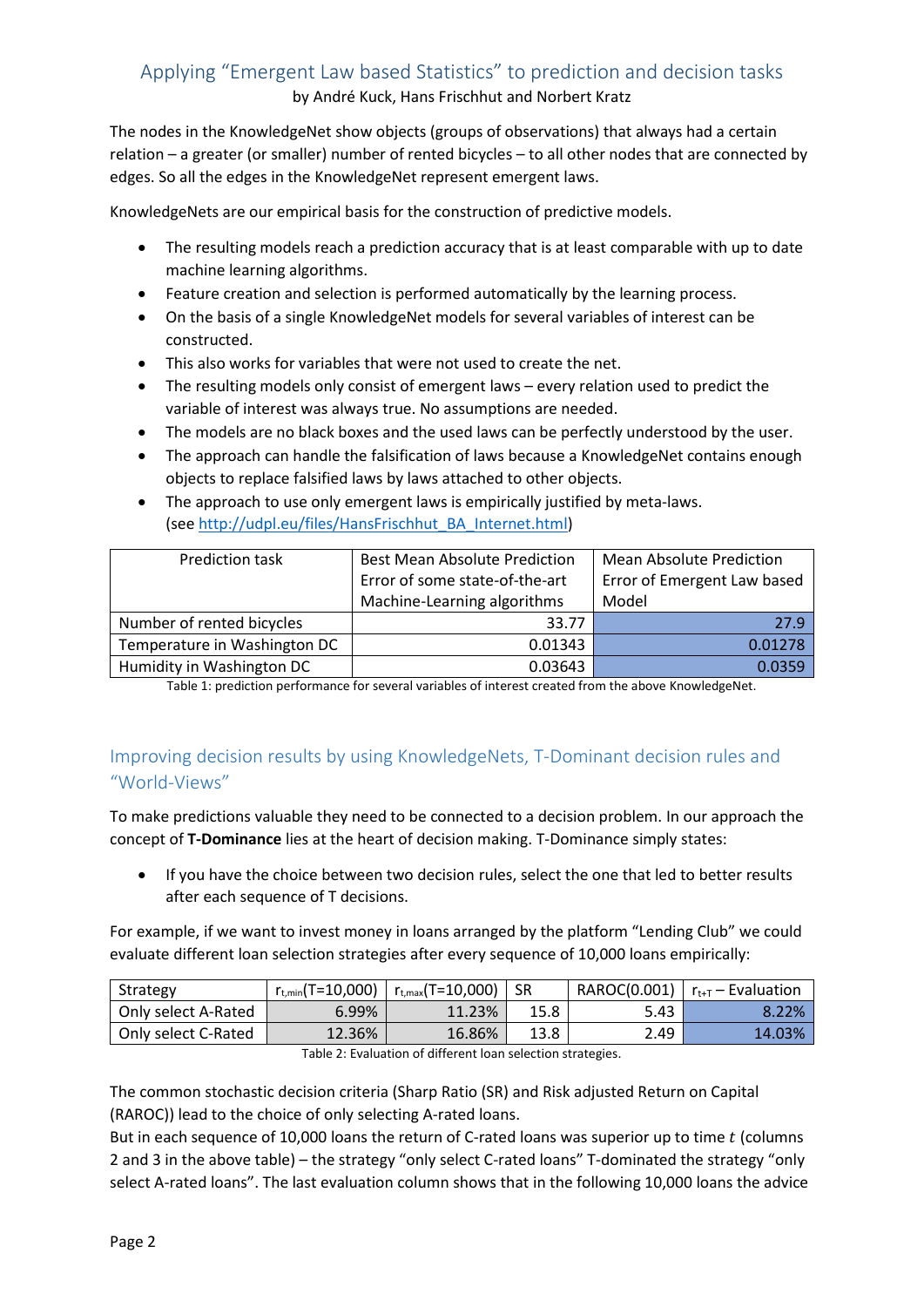### Applying "Emergent Law based Statistics" to prediction and decision tasks by André Kuck, Hans Frischhut and Norbert Kratz

of T-Dominance leads to better results (about 6% higher return) compared to stochastic decision criteria.

The general use of T-Dominant decision rules is justified by emergent meta-laws about the predictability of the performance of different selection strategies:



Graph 2: Development of the rate of true predictions (Reliability) for predictions about the relative performance of loan selection strategies with different  $Div$ . (Bottom blue line is  $Div = 1$ , the green line above is  $Div = 2$ , the red line above is  $Div = 4$ )

The above graph shows the rate of true predictions about the relative performance of loan portfolios made with different selection strategies with different  $DiV$  (the number of verifications is called  $DiV$ ).

The rate of true predictions, i.e. that a pattern that was always observed up to  $t$  will appear again at  $t + T$ , is called **Reliability**. It was always true that the more often T-Dominance was observed up to time t (i.e. a higher  $DiV$ ), the more often T-Dominance emerged again (at time  $t + T$ ).

The fundamental finding that Reliability always increases with an increasing DiV was observed for several prediction and decision tasks (see: [http://www.udpl.eu/udpl.html\)](http://www.udpl.eu/udpl.html).

- Using the principle of T-Dominance is based on empirical laws not on assumptions.
- It allows to identify the structure of underlying decision problems (see: [http://udpl.eu/files/ClassifyingPredictionProblems\\_korr1.html\)](http://udpl.eu/files/ClassifyingPredictionProblems_korr1.html).
- So the transfer of knowledge about T-Dominant strategies and their features for "similar" decision problems becomes possible.

Finally, we can use KnowledgeNets to create **World-Views** of several variables of interest. They consist of objects that had several predictable features (in the below example features are the return, the excess return of the respective rating class and the empirical rate of default).

- World-Views simply show multiple features of objects that were always true.
- If the world generates only logically consistent measurements the predictions that these features will appear at  $t + T$  again are also logically consistent.
- They allow to find decision rules that are T-Dominant for multiple goals.